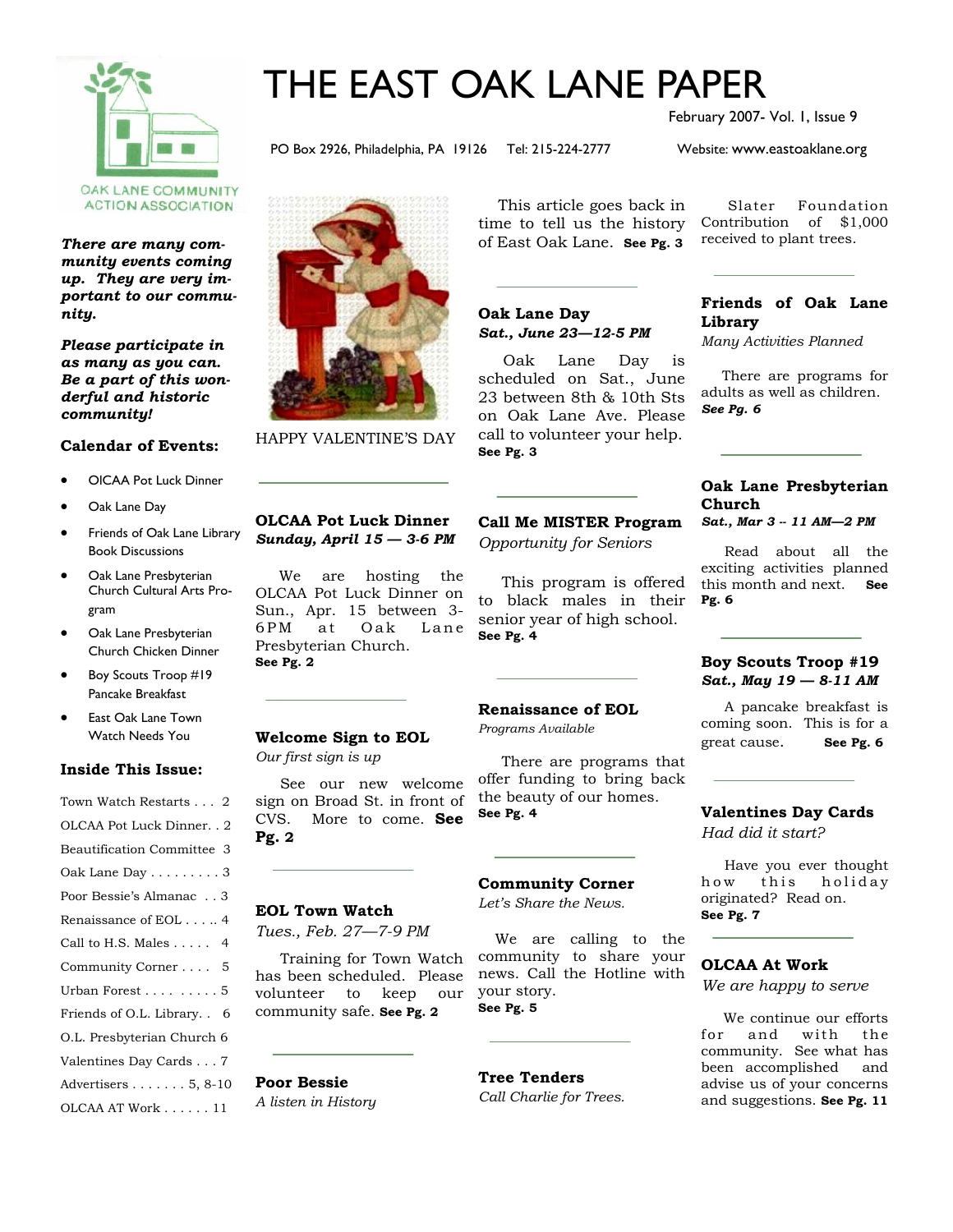### Oak Lane Town Watch Restarts By Bernadette Tanksley Convener

 Training for East Oak Lane (EOL) Town Watch will occur Tuesday, February 27 from 7 to 9 PM at Holy Trinity Church, 9th-10th & Oak Lane (enter from 9<sup>th</sup> St parking lot). Jaasu Burgee, Community Specialist for Philadelphia Town Watch Integrated Services will be the trainer and our guide as we reactivate Town Watch in East Oak Lane.

 Mr. Burgee attended our January Block Rep meeting and shared with us the fuller picture of what Town Watch is, what makes it work and how every resident can play a role in fighting crime and protecting our quality of life. Dr. Bettie Kleckley, Principal of Ellwood School, also attended the meeting and shared some of the needs and concerns at Ellwood and plans for a Safe Corridors program to support Ellwood students.

 Hopefully, some EOL residents will be trained and commit to serving as Patrolling Town Watch and Safe Corridors participants. The real value of Town Watch however is in what is known as *Eyes and Ears*. Everyone owes it to themselves and their family to be trained in *Eyes and Ears*. Know what to look out and listen for as you move about in the neighborhood or relax in your home. Learn to recognize indicators of potential problems. Know what to do with those observations. Be in communication with your neighbors so you are not blind- sided as a victim when you could have been alert and postured for prevention.

We now have about 1/3 of the minimum 32 people signed up for the training. While this is enough for the

*Eyes and Ears* training session in February we cannot have meaningful coverage without at least 32 people from throughout East Oak Lane. Make plans to be present for the training **Tuesday evening February 27th**. Call the OLCAA Hotline **(215 224 2777)** to request further information or to let us know you plan to attend. A full count will allow us to move forward together with a solid wellcoordinated coverage and communication network.

OLCAA Pot Luck Dinner Apr 15, 2007 By Evelyn Jones Pot Luck Chairperson

Hello Neighbors,

 Last year OLCAA sponsored a very successful neighborhood Pot Luck dinner. The rains came pouring down that evening, and still, over seventy-five brave souls came out and enjoyed a delicious array of foods. Those brave souls were able to get some phenomenal deals at our "Silent Auction," as well as win great door prizes. A good time was had by all. The attendees suggested that we do it again. *Therefore*, OLCAA will again sponsor another neighborhood *Pot Luck Dinner on Sunday, April 15, 2007, 3:00 pm to 6:00 pm* at the *Oak Lane Presbyterian Church, 11th & Oak Lane.* Come join your neighbors and friends for an evening of "chatting & great food". Spring is in the air, and we would love to see you there.

We're asking you to…

make and share your favorite dish (for eight).

- try to win one of many door prizes,
- take the opportunity to bid on wonderful items at the silent auction,
- meet and greet candidates that are running for local, city and state offices,
- vote on the design of our next community tee shirt,
- receive community hours for volunteering (for students)

 For us to better manage the dishes that will be brought, we are requesting that you please call the OLCAA number at 215- 224-2777. Please leave your name and number and what you will be bringing. Please have your dish as ready to serve as possible. We can't wait to see you. Thanks in advance for your participation in what is sure to be a great evening for all.

### The Beautification Committee



 "Ruth Bannon, of Ruth Bannon Signs, showcases our newest addition to the neighborhood with OLCAA president, Kelly McShain Tyree. Funding for this sign was made possible through a generous grant

of \$1,995 from the "Ogontz Avenue Revitalization Corporation."



 Proposed sign marking five (5) additional major gateways to East Oak Lane:

- Godfrey Avenue & N. 11th St.,
- Godfrey Avenue & N. 7th St.,
- Chelten Avenue and N. 5th St.,
- Cheltenham Ave. & Oak Lane,
- Cheltenham & 70th Ave. The cost of each sign is \$945. Currently seeking tax deductible donations from area neighbors and businesses for the new installations.

 Please contact the Beautification Committee on the Hotline at: 215- 224-2777, or mail your donation with your complete contact information to:

OLCAA c/o The Beautification Committee P.O. Box 2926 Philadelphia, PA 19126

Thanks in advance for your generosity.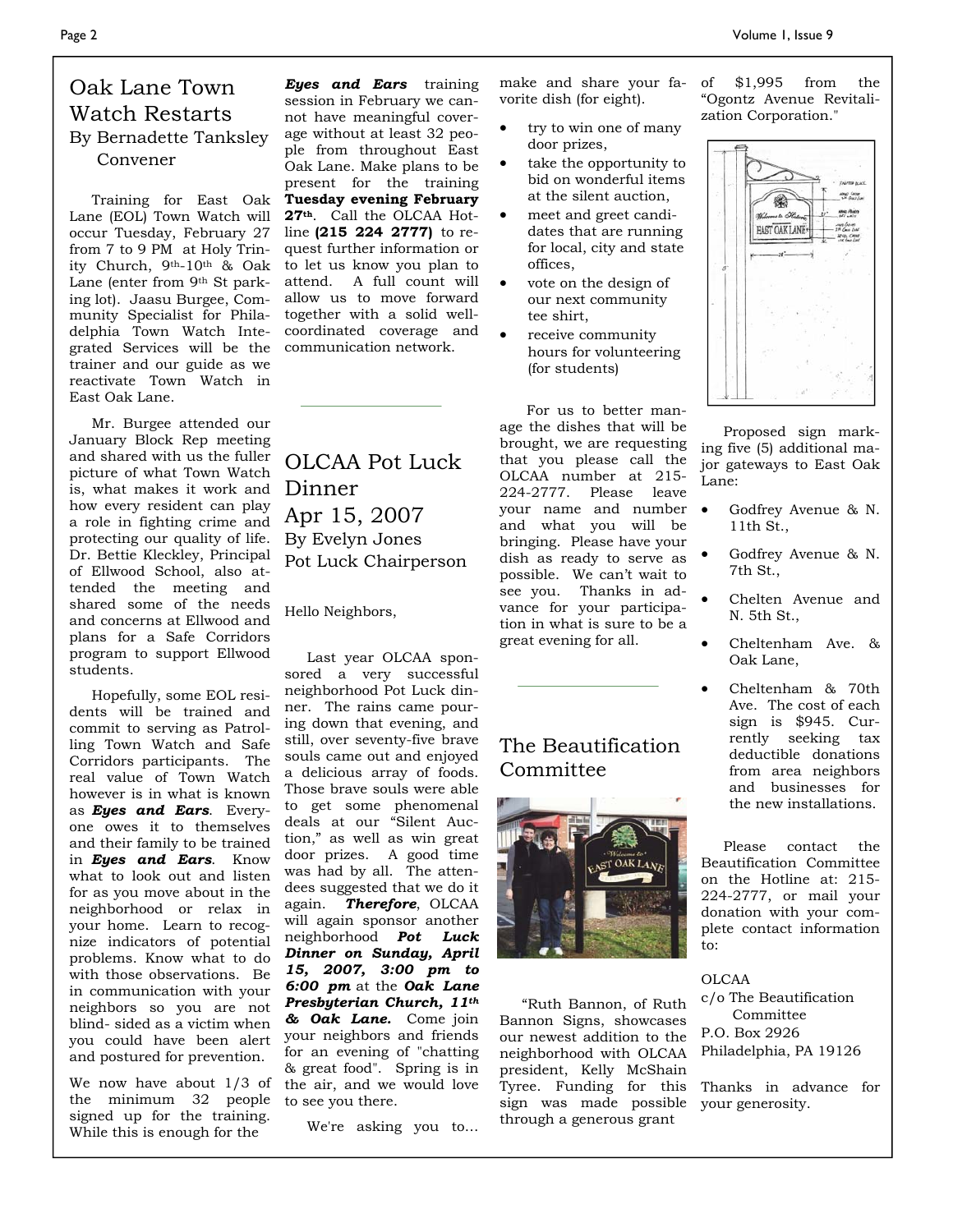### OAK LANE DAY !!! We Need You!

*Sat—June 23, 2007* 

 This year **Oak Lane Day** will be held on **Saturday, June 23, 2007, 12:00 P.M. to 5:00 P.M.**, between 8th and 10th Streets on Oak Lane Ave. (rain date Sunday, June 24 2007). Please join us for a "Victorian Stroll Through East Oak Lane," which will be this years theme. Enjoy a "Victorian" style tea party, musical entertainment, games, white elephant table, arts and crafts demonstrations, food, vendors and much more.

 We need YOU! Volunteers of all ages are needed to make this happen. We need committee members, vendors, entertainers, and food as well as monetary donations to make this event a complete success. We will also be accepting white elephant items after April 1, 2007.

#### **ENTERTAINMENT COM-MITTEE**

 *Wanted*: Jugglers, Storytellers, Magicians, Face Painters, Dancers, Musicians and any other family entertainment. Share your unique talents by volunteering to help make this year's event- "A Victorian Stroll through East Oak Lane" a huge success. If you can donate at least 2 hours or more of your time on Saturday June 23, 2007 (rain date Sunday, June 24, 2007) please contact Jo Anne L. Moore-Dent a

olcaa.edarts@yahoo.com or call the OLCAA hotline at 215-224-2777 and press box #5 to leave a message.

#### **FOOD COMMITTEE**

 *Wanted***:** Volunteers to barbeque, bake, serve and also make specialty dishes, which will be sold at the event.

#### **DECORATION COMMITTEE**

 *Wanted:* Volunteers are needed to help decorate this event. This is an opportunity for the creative. There is a job for everyone. Tables and chairs will need to be set up and broken down. For those of you with minimal time, early morning set up (approx. 1 hr) or afternoon break down (approx. 1hr) is available.

#### **VENDORS**

 *Wanted:* A volunteer supervisor for vending activities. Merchants, craftsmen/ craftswomen, artist, government and non-profit services are needed. No food vendors please! The cost for each table will be \$25 for nonprofit use and \$35.00 for vendors. For more information and pricing please contact the OLCAA hotline 215- 224-2777.

#### **PUBLICITY**

 *Wanted:* Volunteers to design flyers, circulate flyers, hang posters, write news releases and more. If this is your talent please contact us.

 As you can see, there is a opportunity for everyone to participate. If you have any questions, please don't hesitate to call the OLCAA hot line. Let's celebrate our neighborhood. Come out and join the fun.

All East Oak Laners, are needed.



### Poor Bessie's Al-

manac (Things you should know about Oak Lane) By Janet McShain

 My Granma Bessie taught me to question, to wonder, and to try and figure things out. So when I discovered my old "English Long House" on Chelten Avenue, I questioned, wondered and tried to figure out why that big old place would have been built back in the 17th century? Who would have lived there, and what was its purpose? I soon found out that the first settlers in 1683 came with a purpose- to build a mill to create an economic venture, which would sustain the community. 'The Society of Traders' was formed in England and included many of our first landowners. William Penn came here on "The Welcome" with the parts for a 'grist mill' and with the man who would put them together to build their first mill. His name was Richard Townsend and he chose this area of East Oak Lane as a good place to build it because of its incredible waterways, woodlands, and pathways.



 At the southwest corner of East Oak Lane (where Godfrey Ave. is today), at the lowest point was a stream called, "Rock Run," an east branch of the Wingohocking Creek. It emptied into the Frankford Creek and was fed by a natural spring from 65th & Old York Road. This stream was the dividing line between Townsend's 200 acres on the south, and Samuel Carpenter's 500 acres on the north (there was an old wooden water wheel at 12th & Godfrey still there in the 1890's). Carpenter was the wealthiest merchant in Penn's time and wisely knew the economic venture of the Society of Traders depended on this mill succeeding. Naturally, the mill needed easy access for the settlers to get to it, so putting it on the Lenni Lenape Indian Trail at the crossroads was a wise decision. The East-West path became known as Mill Street and later as Church Lane (it still intersects Broad St. today as Green Lane, below the post office). This road went from Germantown over to Frankford, crossing Adam's Avenue Bridge. The people brought their grain on horseback, then by cart, along the two paths.

 As the need developed, the farmers would gather to wait for their flour to be ground, as they came from further and further distances- Continued on Pg. 5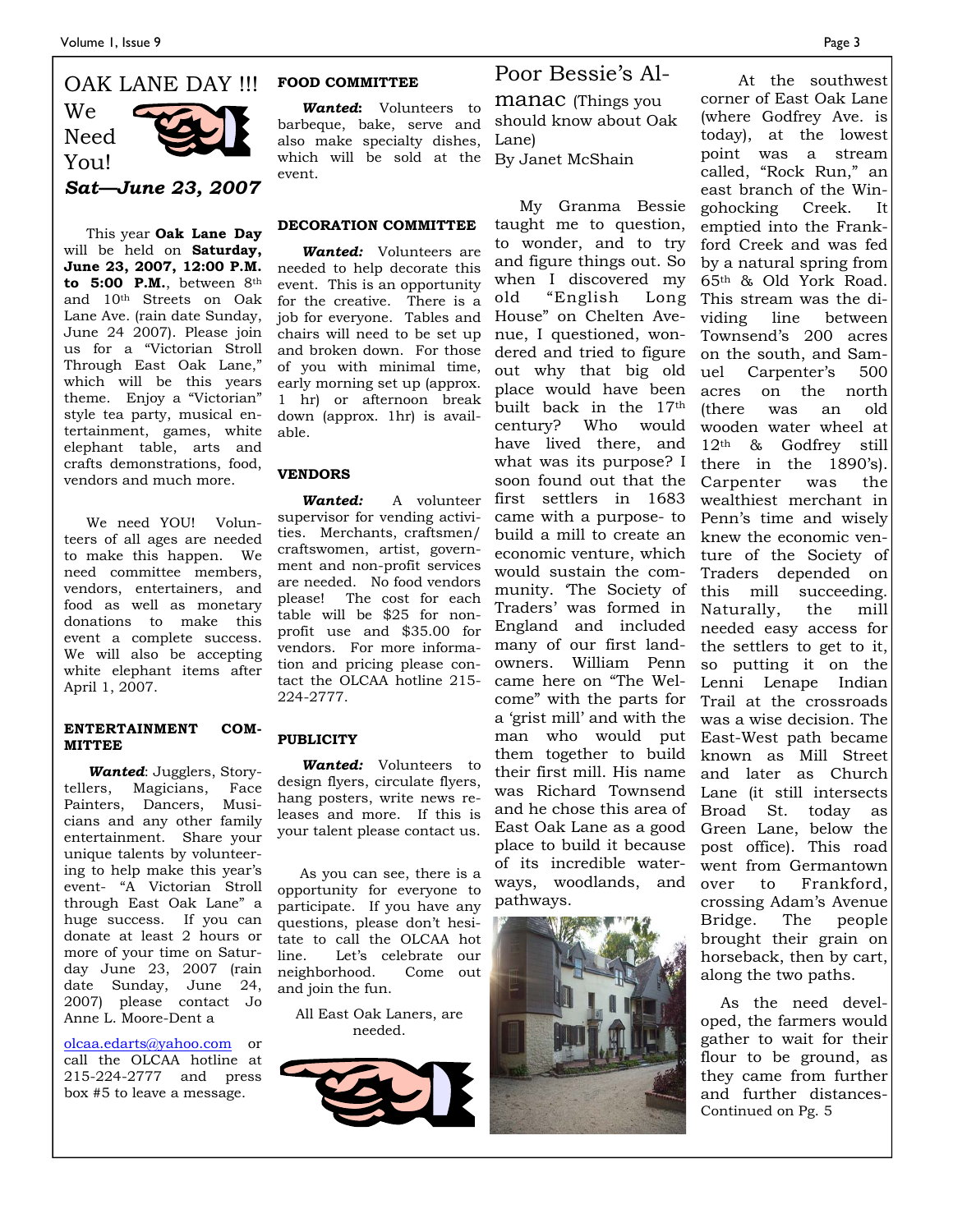Please click on the participating schools on the menu to the left to learn

### Renaissance of East Oak Lane By Kelly McShain Tyree

 As president of the Oak Lane Community Action Association over the past two years, I have been thrilled and humbled by the community-wide efforts to bring spirit and vitality to our great neighborhood. Blocks organizing, fantastic cultural and educational events, the East Oak Lane Paper, tree plantings, beautification projects …a true renaissance of East Oak Lane is evident. Well, the neighborhood now has an added incentive to go further with our revitalization work- a financial one. For homeowners, homebuyers or landlords looking to raise values and ensure a healthy and growing community, a zero-interest loan program for up to \$25,000 has recently become available to encourage reconverting multi-unit houses back to the single-family homes for which they were originally intended.

 Protecting and raising property values, along with preserving and restoring our great architecture, have been important subjects raised by many in the community. Now, the Multi- Unit Conversion Program can be utilized by property owners to assist in their restoration projects. Rep. Mike McGeehan, who helped launch this program along with State Rep. Dwight Evans, shed some light on the importance of this plan: "In way, way too many cases, converting a single-family home into a multiple-unit dwelling has resulted in the property rapidly deteriorating. That leads to a vicious cycle in which the quality of life in the neighborhood goes down, along with property values. That prompts more people in single-family homes to move out and often absentee investors come in and convert these properties

into rentals, and on and on." State Rep. Dwight Evans adds, "the battle to revitalize neighborhoods happens block by block, and house by house. This pilot will be an important tool for communities to use in rebuilding."

 Current Zoning Ordinances prohibit the conversion of East Oak Lane housing stock into multiunit dwellings without special permission from the courts and from the community. Rightfully, there is much opposition to allowing such conversions. Over the years, properties 'slipped through the cracks' and the neighborhood began to suffer as a result, but now the trend is reversing. How might East Oak Lane property owners participate? If you're someone who has just purchased, or you have lived in your property for years- now might be the time to rethink your home. Just stay sensitive to the original architecture while restoring, and your home values will rise exponentially. If you are selling your home- consider a reconversion before you sell. A single family home tends to sell for a higher price than a multi-unit. Also, find a buyer who intends to live in the property as opposed to rent it out. Your neighbors will thank you for your consideration.

 East Oak Lane is blessed with a wealth of housing stock that caters to all financial and family needs: singles, twins, row homes, along with the many commercial apartment buildings available for renters. The diversity and balance of homes and rental units makes for an exciting and vibrant community. Encouraging a sense of 'ownership' for all residents of the neighborhood, whether owning or renting, is the key to East Oak Lane's continued revitalization. Adding value to our homes and to the neighborhood, raising the quality of life for the entire community, inviting others in to share in the good work being accomplished… East Oak Lane is a wonderful place to call home!

 Individuals wanting more information about the reconversion program can contact the Pennsylvania Housing Finance Agency at: 1-800- 342-2397.

### Male High School Senior Want to go to College, Read On...

 Do you know any black males in their senior year of high school who want to go to college out of state for FREE. The black colleges are looking for future black male teachers and will send then to universities/college for 4years FREE. This is for MALES ONLY. Have the parents fill out this application. Read the Mission Statement. There are about 10 different colleges or universities. Send this to your friends also. Cut and paste one of these links into your b r o w s e r . www.callmemister.clemson.ed u/index.htm

 The Call Me MISTER program combines the special strengths and resources of Clemson University with the individualized instructional programs offered by four historically black colleges in South Carolina: Benedict College, Claflin University, Morris College and South Carolina State University. To provide even greater opportunity and access, students have the option of first attending one of our two-year partner colleges before transferring to one of the four-year institutions to complete their baccalaureate degree. In addition, the project has limited enrollment in the middle school Master of Art in Teaching program. more about these schools' programs. http:www.callmemister.cle mson.edu/schools/ benedict.htm Benedict C o l l e g e www.callmemister.clemson .edu/schools/claflin.htm Claflin University www.callmemister.clemson .edu/schools/clemson.htm Clemson University www.callmemister.clemson .edu/schools/morris.htm  $C$  o  $11$  e g e www.callmemister.clemson .edu/schools/ southcarolinastate.htm So Carolina State University www.callmemister.clemson .edu/schools/ greenvilletech.htm Greenville Tech. College www.callmemister.clemson .edu/schools/ midlands.htm Midlands Technical College www.callmemister.clemson .edu/schools/ orangeburgcalhountech.htm Orangeburg-Calhoun Tech College

www.callmemister.clemson .edu/schools/ tricountytech.htm Tri-County Technical College

www.callmemister.clemson .edu/schools/ tridenttech.htm Trident  $Technical$  College

www.callmemister.clemson .edu/policies.htm Policies

Lee L. Kellough III, P.E. Energy Management Organization, Manager-Transmission Engineering Svcs, Parkwood II Bldg.,Ste 300, The Woodlands, TX 77380.Off: 281-297-3633 Cell: 936-718-2332.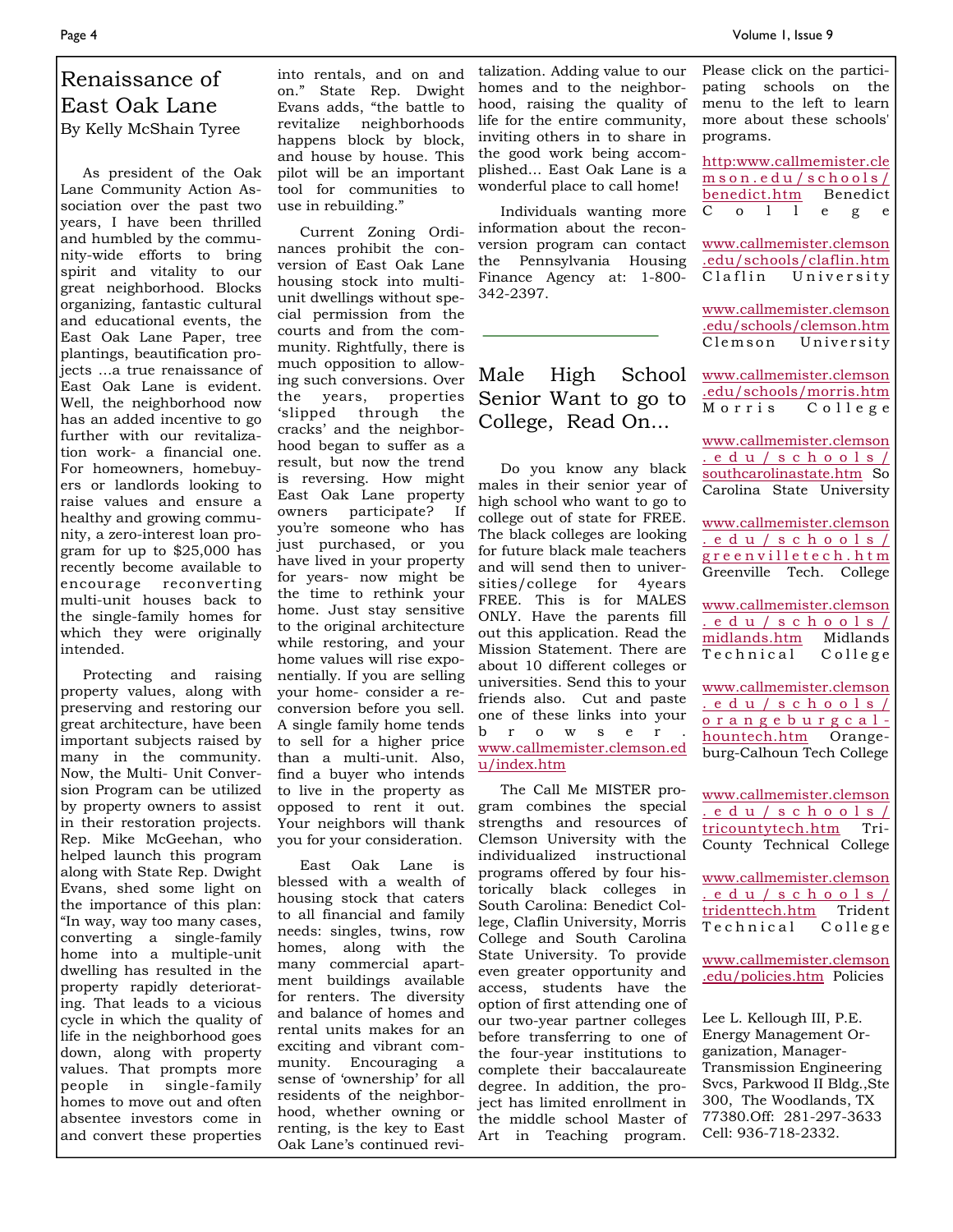### Poor Bessie (Con'd)

a tavern was a necessity for warmth, camaraderie, and later for overnight accommodations. Samuel Carpenter understood this when he built the "English Long House" close to the mill at 11th & Chelten. It was complete with "an



"Inglenook-" a warming bench within the fire place, a crane for cooking stews, a cistern for watering horses in the courtyard, and rooms for staying overnight with 10 fireplaces. It was built as an "ordinary-" a tavern, also used for meetings, for post, for elections, or whatever the community needed, like funerals, auctions, or social gatherings.

 "Bristol Township" was the first name, which included the mill, the tavern and the homes of the new settlers up to County Linenow Cheltenham Avenue. When Richard Townsend built the mill for William Penn, he started the reason for this economic hub and it spread from there. Carpenter sold his property to Griffith Miles in 1695, the town became known as Milestown, an impor-

tant crossroads with many travelers going in and out of Philadelphia. The Lenni Lenape Trail was expanded into King's Road going to New York, being surveyed in 1711 along 11th Street. The mill was rebuilt after a "freshet" destroyed it in 1700. The Quakers collected money for Townsend and as a result it was improved and expanded to become a stone mill complete with a weather vane with the initials W.P., S.C., and C.P. (William Penn, Samuel Carpenter, and Caleb Pusey) and was located on Church Rd. near York Road. The crossroads became known as "Branchtown" because of the many roads going from here branching out to the North, NE, and NW, including Stenton, Limekiln, Easton, 2nd St. Pike, Adam's Ave., York Road and Martin's Mill Road (now Oak Lane). The York Road was resurveyed and straightened again and again as traffic increased until 1802 when it became the Willow Grove Turnpike located where it is today. The area gradually lost its identification of "Bristol" after 1700, when the other Bristol of Buck's County developed up the Delaware River. Eventually, our town was incorporated into the City in 1854 about the time the railroad came through into "Oak Lane" as a stop on the railroad. Whether known as Bristol, Milestown, Branchtown, or the East Oak Lane of today, it was the first settled town, with the first mill, and the first important crossroads of Penn's time. There certainly was a reason why our neighborhood was chosen, it's the best,

and always was the first "northern gateway" to Philadelphia. We can certainly be very proud of it. We still have much to question, wonder and figure out for our future of our historic neighborhood.

#### Community Corner

 Did you know that one of our own members of OLCAA has announced his candidacy for one of the vacancies on the PA Supreme Court. President Judge C. Darnell Jones, II who has resided in EOL for 18 years with his wife and five children, recently announced that he is seeking a seat on the State Supreme Court. This is a statewide election. The primary will be May 15<sup>th</sup>. Much more about his candidacy will follow. Let's get out and support our neighbor!

#### News from Urban Forest

 **Tree Tenders Mtg 7:30 pm Feb 15, 2007** -

at the Wagner's house, 6812 Verbena. Agenda: funds raised, spring bare root planting, Spring Concert, soliciting tree locations for fall 07, island care.

 A total of **62 trees** will be planted in Oak Lane this spring, 38 of them with our own hands. Won't you **join us** in planting trees? Call 215-924-1722 to volunteer.

 **Greenplan Philadelphia** is a City sponsored partnership to develop a comprehensive plan for open space in Phila. It is exciting to see high level attention to greening and open space. There is a conference on **Shade Trees** on Feb 12, 8:30 am—4:30 pm. For details & RSVP call Regina Cobbs 215-988- 8896 or RSVP email rcobbs@pennhort.org

 **Tending Gateway**. Gateway at Broad and 66th Ave is finished, it requires tending.. Would **you** like to **clean the islands?** It takes less than an hour. Call Charlie Philips 215-924-1722.

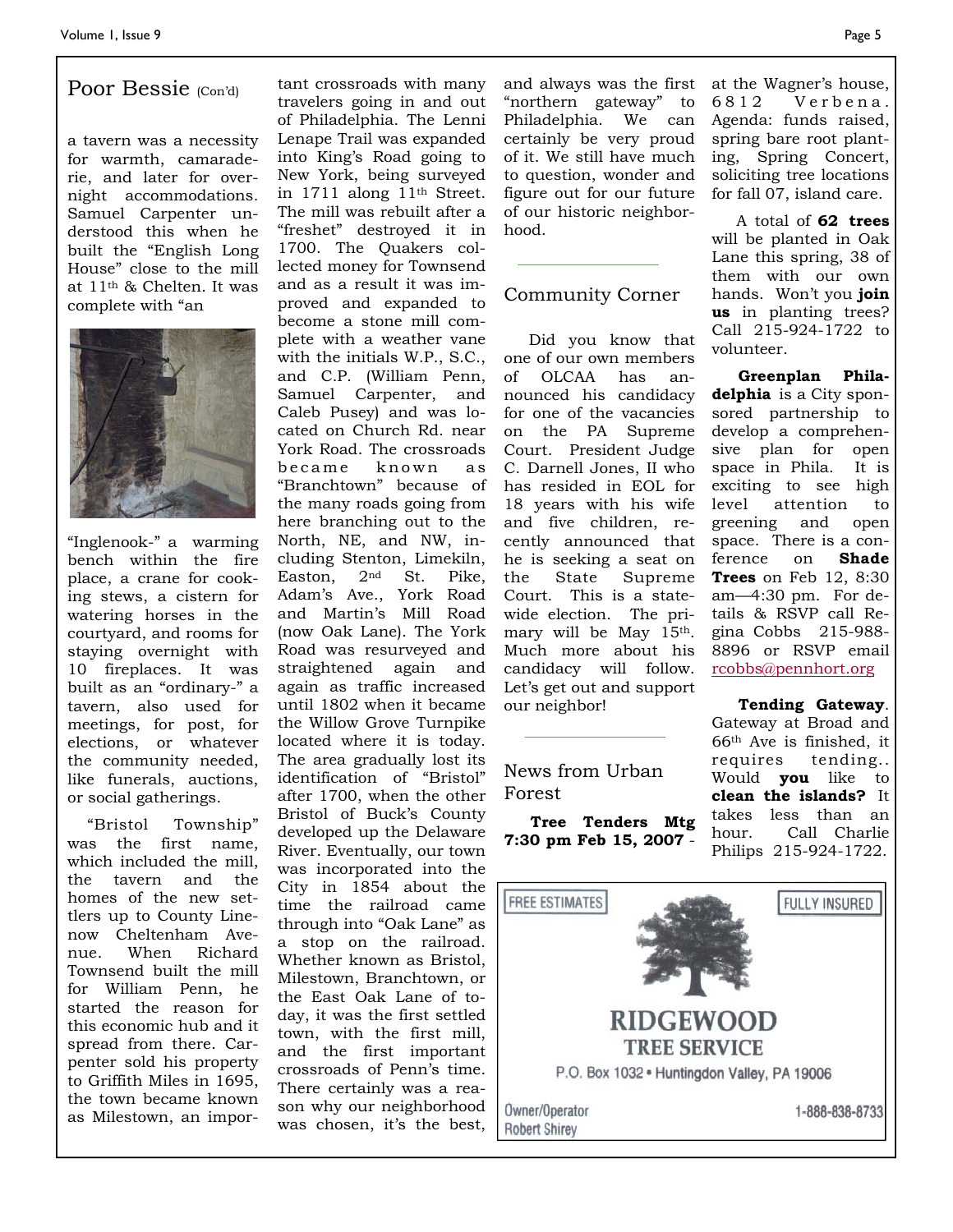Friends of Oak Lane Library By T. Michael Poxon, President



Early in January, the Friends of the Oak Lane Library installed two handsome Victorian black planters on their own matching pedestals at the main entrance to the Library. Kelly McShain Tyree and her brother Devitt installed the planters in the exact spot where planters had been in years past. Michael Poxon and Johnny Williams planted handsome variegated English boxwood shrubs in them. Primex Garden Center in Glenside donated these handsome shrubs to the Oak Lane Library as a gift to our community. The Boxwood shrubs emit a wonderful aroma as you enter the Library.

 Primex Garden Center is located nearby at 435 West Glenside Avenue, Glenside, PA

THANK YOU PRIMEX!!!

The Friends of the Oak  $\bullet$ Lane Library next book discussions will be:

 John O'Hara's *Appointment in Samarra (1934)* - Discussion Leader—Michael Poxon **at 7 PM Monday, Feb 5—In Library Community Room** 

August Wilson's *The* 

*Piano Lesson* — Discussion leaders—Kelly McShain & Robert Tyree **at 7 PM Mon, Mar 5—In Library Community Room** 

 The Friends will sponsor the following speaker:

**Brett Mandell, Director, Philadelphia Forward. Topic: Phila Business Privilege Tax. Wed, March 14th. at 7 PM. Library Community Room.** 

 The Friends of the Oak Lane Library would like to organize a Junior Great Book Group this summer. Anyone interested in becoming a Junior Great Book Discussion leader should contact: Shirley Philips: (215-924-1722) or come to the next meeting of the Friends.

 The Friends of the Oak Lane Library's next meeting is: **Wednesday February 21st, 2007 at 7 PM** in the Library Community Room.



A further note of activities at the Oak Lane Library sponsored by LEAP:

• **February 7th 3:30 PM** Kids Read Poetry

• **February 14th 3:30 PM** Kids Make Valentine Day Crafts

• **February 23rd 3:30 PM** Pencil Puzzles for Kids

### News from Oak Lane Presbyterian Church

**February** is **Black** History Month, and the Oak Lane Cultural Arts Program will celebrate the culmination of this month with a program **on Saturday March 3, 2007** at Oak Lane Presbyterian Church—11AM to 2 PM.

There will be **poetry, singing, storytelling, African dancing and drumming, a panel discussion, vendors and much more.** We urge everyone to come out and help us celebrate. To raise money for our cultural arts program, we will be selling **chicken dinners for \$7.50** in the Social Hall on the lower level. Orders for meals are being taken now, so get your orders in early. Choose one from each category:

- Fried or Baked Chicken
- Macaroni & Cheese or Macaroni Salad
- Greens or String Beans
- Corn Bread or White Bread
- Pie or Cake

Contact Persons are:

Harriett Akerson @ 215- 888-9018 and Allegra Mucha @ 215-548-4360.

#### **Guitar Classes**

 We are blessed to have Mr. Wanamaker Lewis, a master of the guitar, joining our Cultural Arts program. Mr. Lewis will be teaching the guitar in small group sessions, for students ages 13 to adults, on Wednesdays 4—8 PM. To schedule lessons with Mr. Lewis, please call 215-424-4446. (Follow the prompts for the Cultural Arts Program and leave a voice message.) For those of you who do not know Mr. Lewis, he has performed at Carnegie Hall, for Philadanco and locally at the Keswick Theatre. These are but a few of his many accomplishments. With his mastery of the guitar, he will be teaching popular music, jazz, flamenco, and classical styles, using his remarkable gifts & talents. We happily welcome Mr. Lewis .

#### **Presbyterian Women of Oak Lane**

 The next meeting will be on **Saturday, February 17th at 10:00 AM** at Oak Lane Presbyterian Church. The theme will be African American History, with food and stories. All women are welcome.

#### **Boy Scouts Pancake Breakfast**

The Boy Scouts Troop #19 will hold a Pancake Breakfast at Oak Lane Presbyterian Church on **Sat, May 19th from 8 – 11 AM**. Donation \$6. Please come and support the Scouts.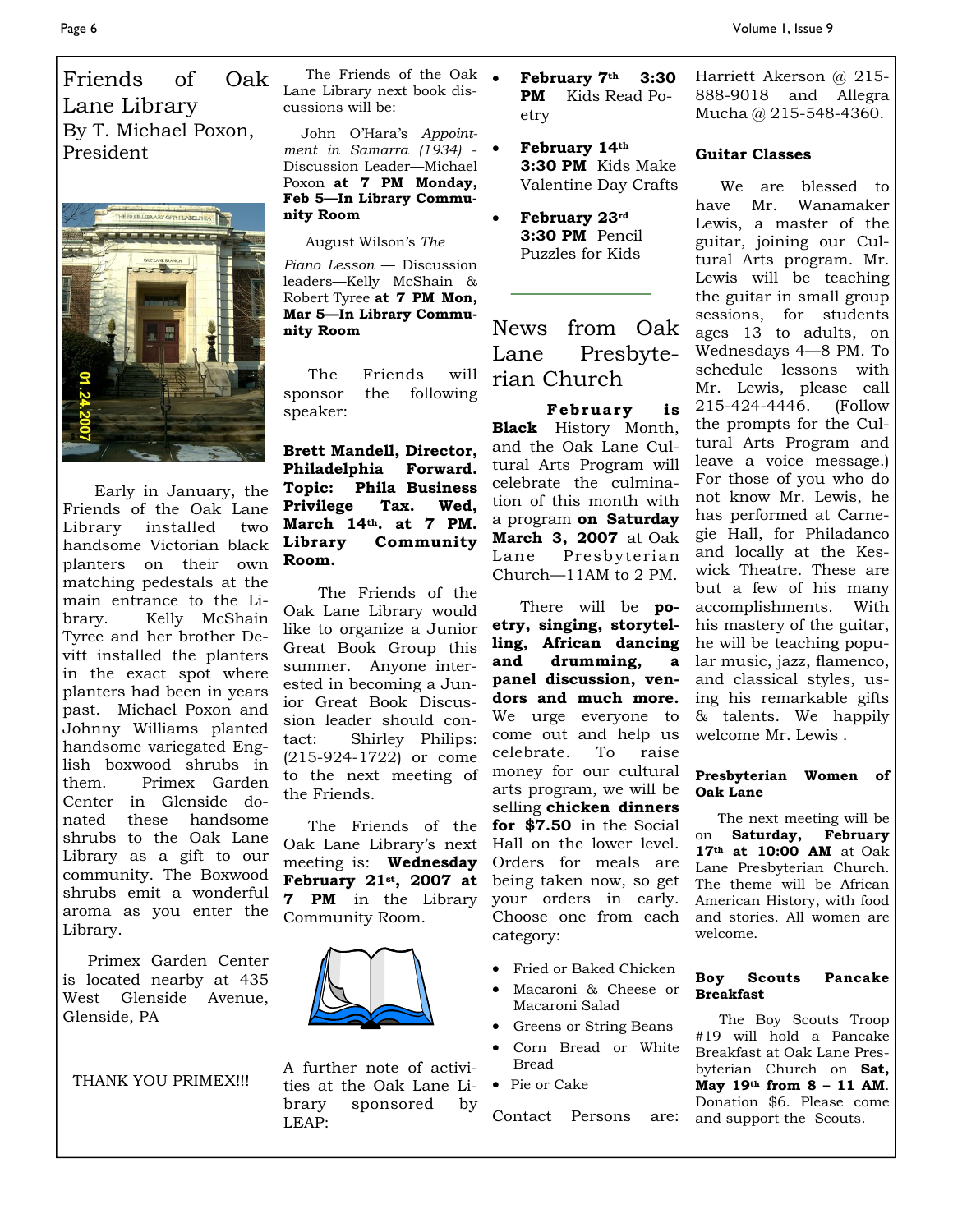### VALENTINES DAY CARDS

By Marita K. Poxon Historic Preservation Committee

 Valentines Day evokes wonderful memories from my childhood. When I was in elementary school, our teacher would make a Valentines Day mailbox around the end of January. It would be covered with bright paper on which were applied red hearts on cutout lace doilies, cupids, doves and other icons of<br>Valentines day. My class Valentines day. of around 20 students would put our homemade & "5 & 10" Cent Store Valentines into the box for weeks before February 14th. There was always great anticipation on Valentines Day when the box was opened and the Valentines delivered. We would then find out how many Valentines we had received and if we had any secret Valentines. Now many years later as I contemplate sending out my Valentines via the US mail and electronically over the Internet, I have done some research on how this Holiday began. For February 14th is a day when Americans exchange more than

one billion Valentine cards second only to Christmas in volume.

 The true origins of Valentines Day are shrouded in legend. The Romans celebrated a holiday on February 14th to honor the goddess Juno, the Goddess of marriage. Women submitted their names to a box and men would draw out one name. These two would be a couple for the holiday. At that time, it was believed that birds chose their mates for the coming season on February 14th . In another legend, the martyr, Valentinus, sent a letter of affection to his jailer's daughter on the eve of his execution signed " from your Valentine." Valentines Day was a celebration of love and fertility. Christianity took over this day and named the Roman, Valentinus, St. Valentine. Church authorities hoped to discourage rituals that encouraged overt sensuality. However, when the Renaissance of the 14th Century arrived, celebrations of earthly love rather than religious faith resumed. The earliest known Valentines were poems composed for the European courts. The Roman custom of men and women drawing lots for Valentines resumed and again celebrated secular love. Valentines Day poetry con-

nected the dawning of lishments including lace, Spring with love, sexuality and procreation.



 By the time of the 17th Century, lotteries became less common and the selection of one person as a Valentine was more deliberate. It was customary to present a gift along with the Valentine poem ranging from love knots to opulent jewelry. By the mid-18th century, costly Valentine gifts were replaced by elaborate love messages on handwritten cards. The artistic embellished their love poems with lace and drawings. Some were sent anonymously. Valentines cards, as we know them today really developed in the Victorian era when commercially printed Valentine cards superseded handmade cards. Cards were produced in tens of thousands with effusively, sentimental or whimsically humorous words. The paper cards had attached to them over the top embel-

ribbons, dried flowers, real bird feathers and spun glass hearts. Today's Valentines Day cards pale in comparison to those of the Victorian era. People spend more money on chocolates, flowers, dinners & jewelry than on the

Valentines Day card itself. However, people still are looking to find their one true love, that special person who might become their mate for life. So today, even as in Victorian days, a Valentine card represents a search for true love.

### Correction... Ghost Walk

 We inadvertently did not include all the people who contributed home baked goods for the Ghost Walk. Please accept our apology.

 They were Shirley Phillips, Cathy Arbour, Marilyn Baltz, Betty Smith, Judy Reider, Pam Moore, Ella Schwartz, Carol Weinbaum, Florence Bailey, Sharon Losier, Cathy Smith and Lila Berger. Thank you!



**New Location: 8735 Frankford Avenue, Philadelphia**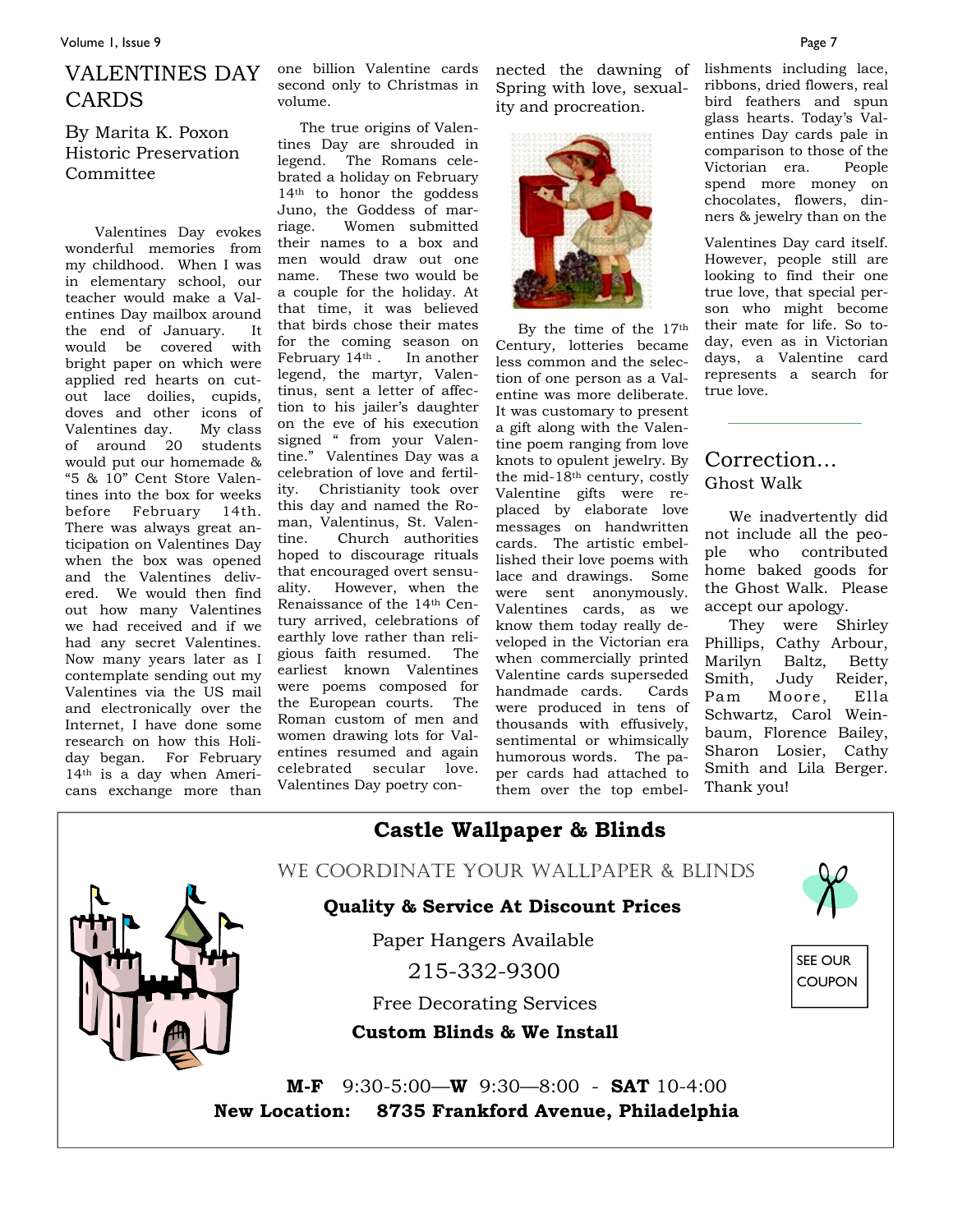| OAK LANE COMMUNITY ACTION ASSOCIATION (OLCAA)<br><b>MEMBERSHIP FORM</b><br>(Full Membership for residents of, or own businesses located in, East Oak Lane;<br>and will receive a free subscription to OLCAA's bimonthly newsletter.)                                                                                                                                                                                                                        | May 1, 2006 to April 30, 2007<br>$\Box$ New member<br>$\Box$ Renewal                                                                                                                                                                                                                                                                                                                                                                   |
|-------------------------------------------------------------------------------------------------------------------------------------------------------------------------------------------------------------------------------------------------------------------------------------------------------------------------------------------------------------------------------------------------------------------------------------------------------------|----------------------------------------------------------------------------------------------------------------------------------------------------------------------------------------------------------------------------------------------------------------------------------------------------------------------------------------------------------------------------------------------------------------------------------------|
| Choose a membership category:<br>$\Box$ Individual<br>\$15<br>\$25<br>$\Box$ Family<br>$\Box$ Student<br>\$6<br>$\sqrt{$}6$<br>$\Box$ Senior (65+)<br>□ Business/Organization \$50<br>□ Associate Non-Resident \$25<br>I/We wish to make an additional contribution of:<br>□ \$50-99<br>(Willow Club)<br>$\Box$ \$100-499 (Maple Club)<br>$\frac{1}{2}$<br>(Oak Club)<br>$\square$ \$500+<br>$\frac{1}{2}$<br>$\Box$ Other<br><b>Total amount enclosed:</b> | <b>Please call the Communications</b><br><b>Committee to place an AD</b><br>215-224-2777<br>Option #2<br>I would like more information on<br><b>ACTION ASSOCIATION</b><br><b>Committees of OLCAA:</b><br>$\Box$ Beautification<br>$\Box$ Civic Action<br>$\Box$ Communications<br>$\Box$ Education & Culture<br>□ Historic Preservation<br>□ Hospitality & Membership<br>□ Housing & Zoning<br>□ Oak Lane Tree Tenders<br>□ Town Watch |
| Phone: Email: Email:<br>Make checks payable to: Oak Lane Community Action Assn.<br>Mail to: OLCAA P.O. Box 2926 Phila., PA 19126<br>Web site: at: www.eastoaklane.org<br>Contact us at: 215-224-2777                                                                                                                                                                                                                                                        | Donations are tax-deductible                                                                                                                                                                                                                                                                                                                                                                                                           |
| PRO FLOOR SANDING<br>ALL TYPES OF HARDWOOD FLOORS<br>Old Floors Made Like New<br>SANDING $\blacksquare$ REFINISHING $\blacksquare$ STAINING<br>Residential and Commercial<br>Quality Work • Low Rates • Free Estimates<br>Tel: 215-782-1958<br>Fax: 215-782-1908<br>119 Windsor Avenue<br>Melrose Park, PA 19027<br>Cell: 215-805-7403                                                                                                                      | <b>MCNAMARA</b><br>MASONRY RESTORATION, INC.                                                                                                                                                                                                                                                                                                                                                                                           |
| E-mail: nedgram1@verizon.net<br><b>NED GRAHAM</b><br>Pager: 215-705-2799<br><b>Associate Broker/Owner</b><br><b>GRAHAM-CUMMINGS</b><br>REAL ESTATE, INC.<br>6043 N. 5th Street . Philadelphia, PA 19120<br>215-424-8411 · Fax 215-424-8839                                                                                                                                                                                                                  | <b>MCNAMARA</b><br><b>MASONRY RESTORATION, INC.</b><br>Chimneys Rebuilt • Repaired • Relined<br><b>CHRIS MCNAMARA</b><br>215-887-8883 · Fax 215-887-0002<br>To view our workmanship, visit us at<br>www.chimneywaterproofing.com                                                                                                                                                                                                       |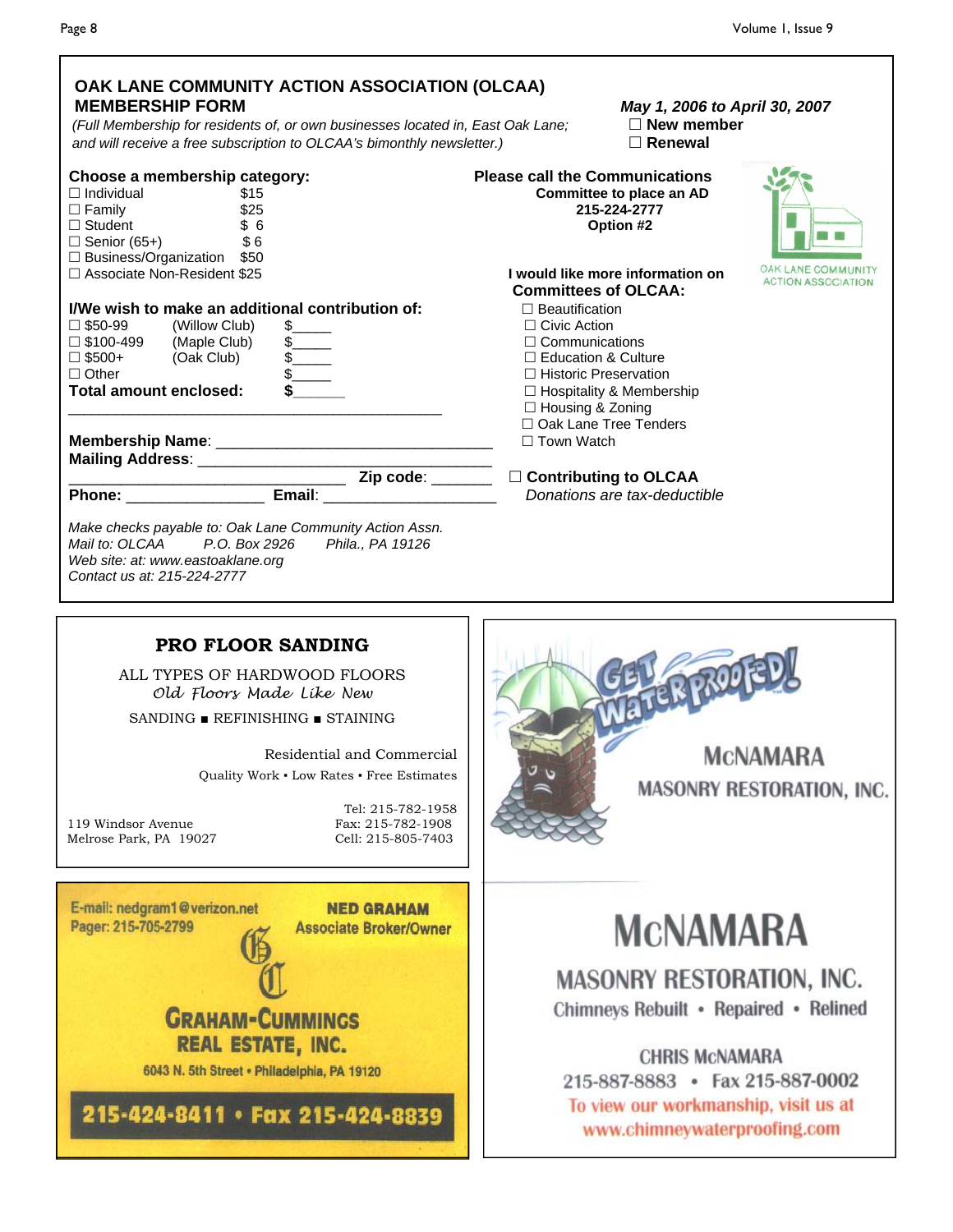

Prompt, Reliable, Quality Work!

- Complete Roofing Service
- Free Estimates
- · Fully Insured

Mt. Airy 215-843-1970

# **FREE CONSULTATION**

We offer a complete line of services to care for your property.

Call our office at 215-844-TREE to make an appointment for a free consultation to review your property.

### Tree & Shrub Healthcare

- **Insect and Disease Management**
- **Custom Pruning**
- **Removals**
- **Lightning Protection**
- **Cabling & Bracing**



- 
- 

### Landscaping

- Planting
- Transplanting

## **Lawn Care**

- **Weed Control & Fertilization**
- **Aeration & Seeding**



www.mcfarlandtree.com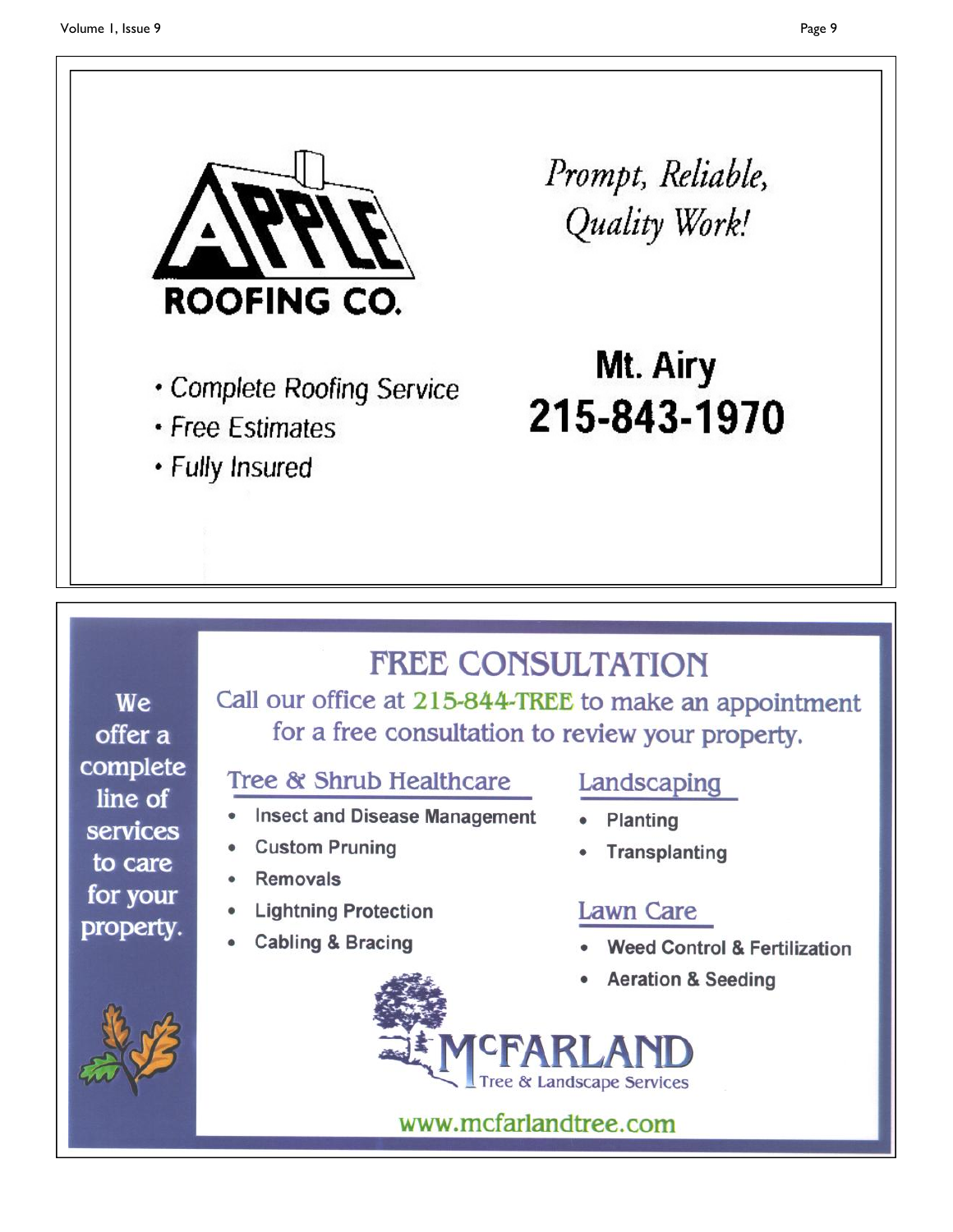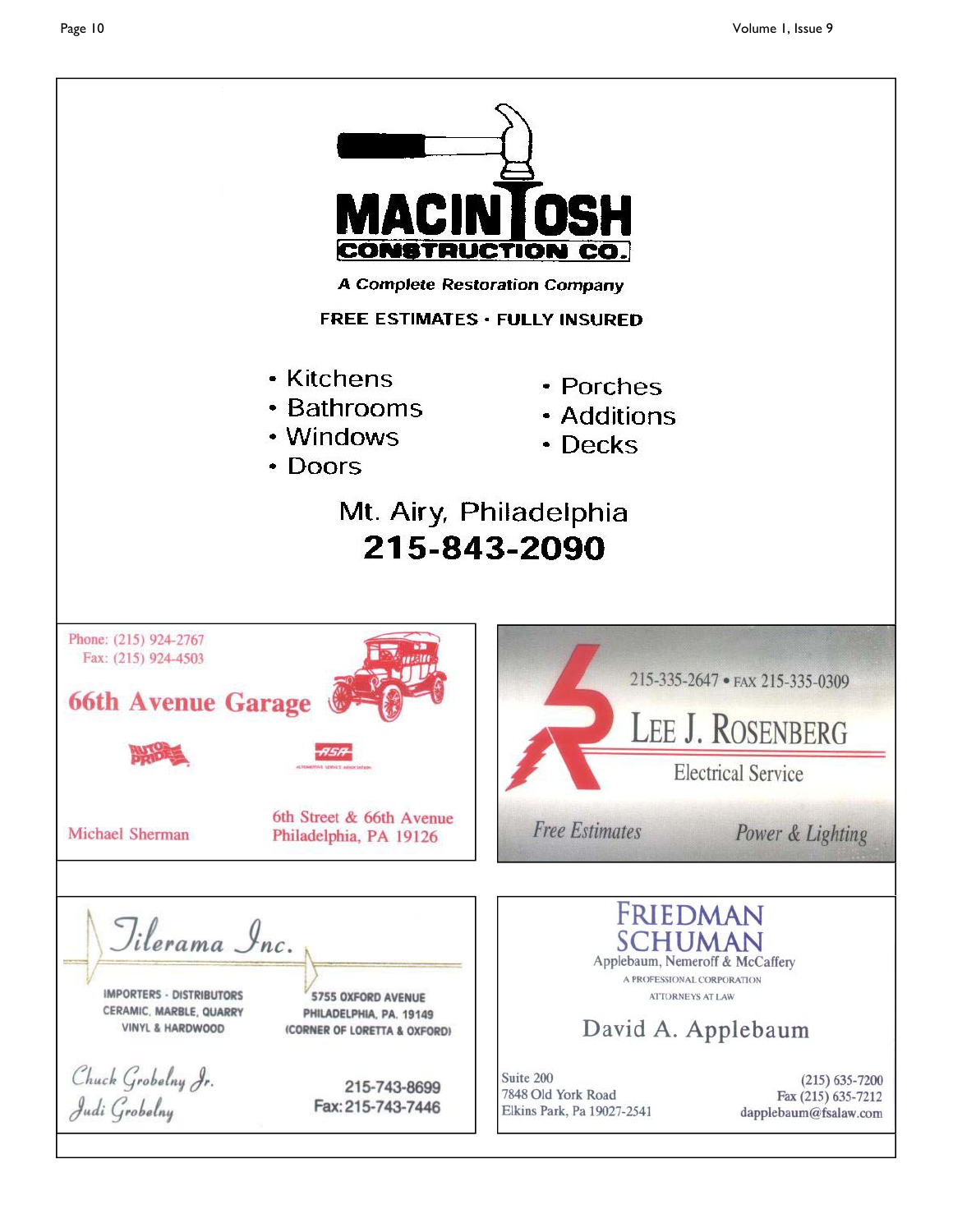### OLCAA AT WORK

- Attended GreenPlan Philadelphia "Open Space Matters" forum to address the beauty and maintenance of publics spaces in our community and help design a comprehensive plan for the future.
- Attended "Business Opportunities on Neighborhood Corridors" forum sponsored by the Neighborhood Transformation Initiative. Brought attention to the business opportunities along Northern Broad St. and Old York Rd. Also communicated our need for the City to better address blight along our corridors, in order to attract quality businesses which better serve the needs of the community.
- Raised over \$2,000 through the generous
- donations of East Oak Lane neighbors and businesses, to purchase 8 Victorian Urns for the two bridges located along 66th Avenue at N. 10th St., and along Oak Lane at N. 8<sup>th</sup> St. These Urns will be permanently installed and planted with evergreens and annuals for the present and future generations of the neighborhood. Dedication plaques will denote the contributors (of \$200 or more).
- Permanently installed 8 Victorian Planters on two neighborhood bridgessecured permission and was issued permits through the Phila Streets Department under Commissioner Clarena I.W. Tolson. Also, installed 2 Victorian Planters at the Oak Lane Library.
- Contacted SEPTA to step up maintenance of the interior of the railroad tracks from Cheltenham
- Avenue to Oak Lane. Report # 317365 (11/ 28/06).
- Worked with neighbors, as well as Eric Hardaway of Dwight Evans' Office, to address the blighted condition of 970 W. Cheltenham Ave. Eric Hardaway, and Board Members, Sharon Williams Losier and Kelly McShain Tyree, testified in court and won the case for L&I to demand immediate property restoration or face fines. L&I will also inspect the interior conditions of the building
- Met with Police Officers-Baynard and Blackford to address monthly disturbances and quality of life issues. Officer Baynard will patrol the area in conjunction with SWEEP and L&I, to investigate properties not adhering to local Laws and Ordinances. Spoke with Captain McCloskey who committed to in-
- creased patrolling where incidents have occurred.
- Contacted the Highway Division of the Streets Department regarding repaving 66th Avenue. To make this a priority for the City, please continue to call at: 215-686-5560.
- Attended Hearings for Office of Housing and Community Development asking citizens for their input for funding programs this next year. Communicated our appreciation for their funding nonprofit Commercial Development Corporations, such as OARC, who are working with our community for revitalization and greening projects.
- Called abandoned car removal hotline for the RV camper left at 9th St. at Oak Lane.

| Friends of the Oak Lane Branch                                                                                                                                           |  |  |
|--------------------------------------------------------------------------------------------------------------------------------------------------------------------------|--|--|
| of the Free Library of Philadelphia Membership Form                                                                                                                      |  |  |
| $c$ /o Joanne Balitzky, 6342 N. 6 <sup>th</sup> St., Phila, PA 19126                                                                                                     |  |  |
|                                                                                                                                                                          |  |  |
| $\Box$ Individual \$10.00 $\Box$ Family \$12.00 $\Box$ Senior/Student \$7.00 $\Box$ Patron \$25.00<br><b>Business/Institution \$50.00</b>                                |  |  |
| □ Additional Contribution Amount: Total Amount: ________________________________                                                                                         |  |  |
| <u> 1986 - Jan Stein Harry Stein Harry Stein Harry Stein Harry Stein Harry Stein Harry Stein Harry Stein Harry St</u>                                                    |  |  |
|                                                                                                                                                                          |  |  |
|                                                                                                                                                                          |  |  |
| If you have any questions please contact:                                                                                                                                |  |  |
| Complete form and return with your check payable to Friends of Oak Lane Library<br>Joanne Balitzky - Membership<br>6342 N. 6 <sup>th</sup> Street Philadelphia, PA 19126 |  |  |